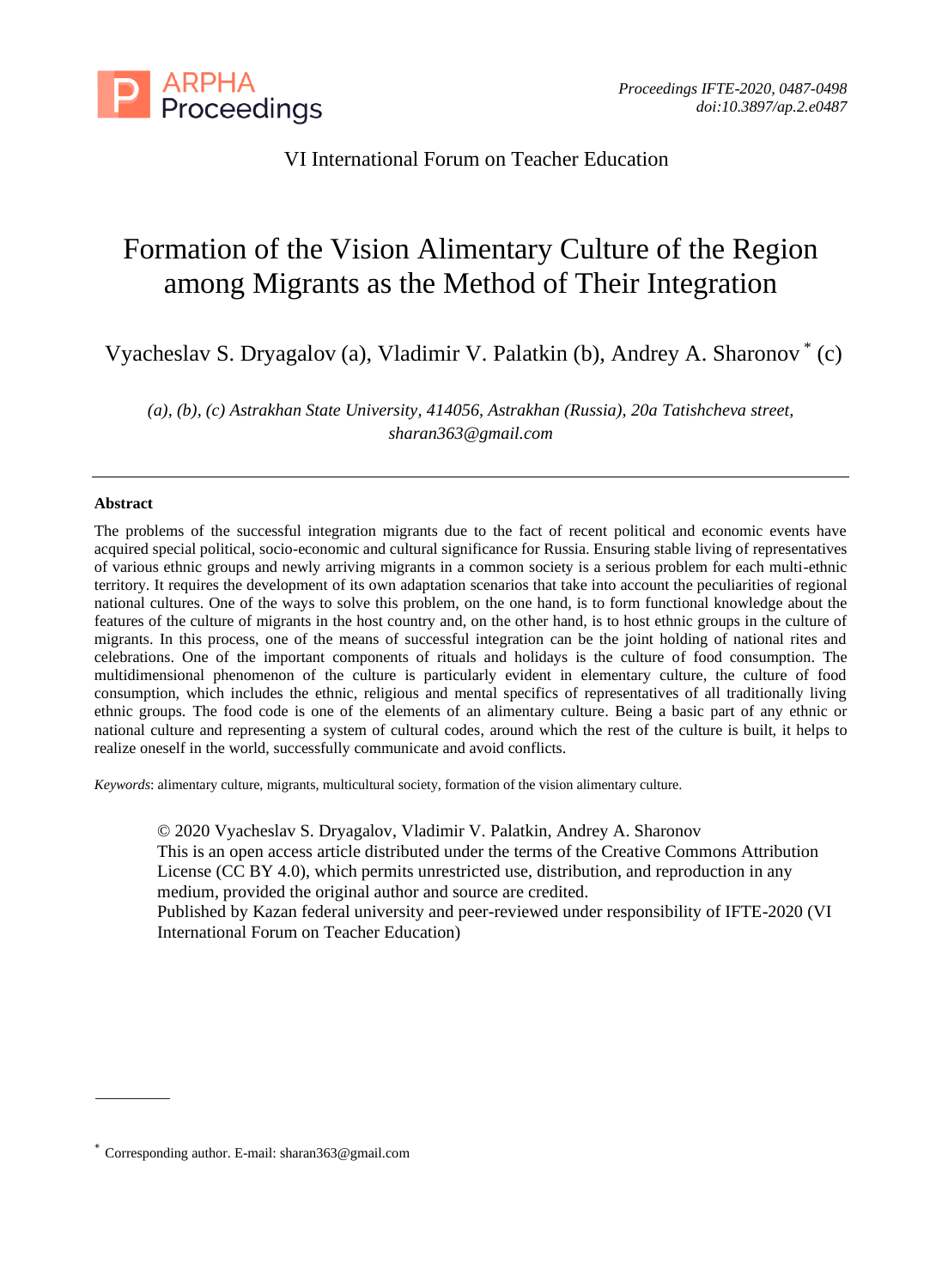## **Introduction**

The involvement of more than two hundred countries in migration turnover explains the relevance of research related to the search for an optimal model of socio-cultural integration of migrants in host countries. At a time when migration was not so widespread, integration problems had simpler solutions. Most immigrants were forced to adapt and adopt the customs and traditions of the recipient countries, and the number of those who did not seek to assimilate was small. They did not claim high status positions. It was enough to stick to their socio-economic niche. Under the influence of global economic processes, the constant growth of migration expands the cultural mosaic of society, turning it into a multicultural one. This leads to the risk of increasing social tension, which can be removed through the formation of ideas about the elements of culture, both of the host country and of migrants. One important element of culture is alimentary culture, which "represents the culture of consumption and production of food that is the basic part of an ethnic or national culture, functioning in society through a system of food codes that include general principles defining the diversity of food system options (preparation and consumption of food), as well as mechanisms of meaning making in the field of nutrition. The study of elementary culture allows us to consider food not only as an element of material culture, but also as a certain value behavior" (Palatkin, 2019, p. 2). This increases the importance of the searching pedagogical tools to form migrants' ideas about the alimentary culture of a multicultural region for their successful integration.

#### **Purpose and objectives of the study**

The purpose of the study is to analyze approaches and principles of integrating migrants through the formation of representations of the alimentary culture of the receiving party.

# **Literature review**

*Models of integration migrants in a multicultural society*. Most researchers identify two most acceptable models of socio-cultural integration: assimilative and multicultural (Shchedrina, 2004). Both in the first and second cases, the goals are the same – building an integrated society in which conflicts based on inoethics and foreign culture are minimized or, ideally, completely absent. However, the differences between these models lie in the ways of achieving goals and the principles of constructing interethnic and intercultural interaction. Thus, the assimilation model was the dominant integration strategy of most immigrant societies until the mid-twentieth century. However, after the influx of immigrants, which increased after the liberalization of legislation regulating immigration flows in the 60s, this model lost its effectiveness and was replaced by a multicultural integration strategy based on the adaptation of foreigners to the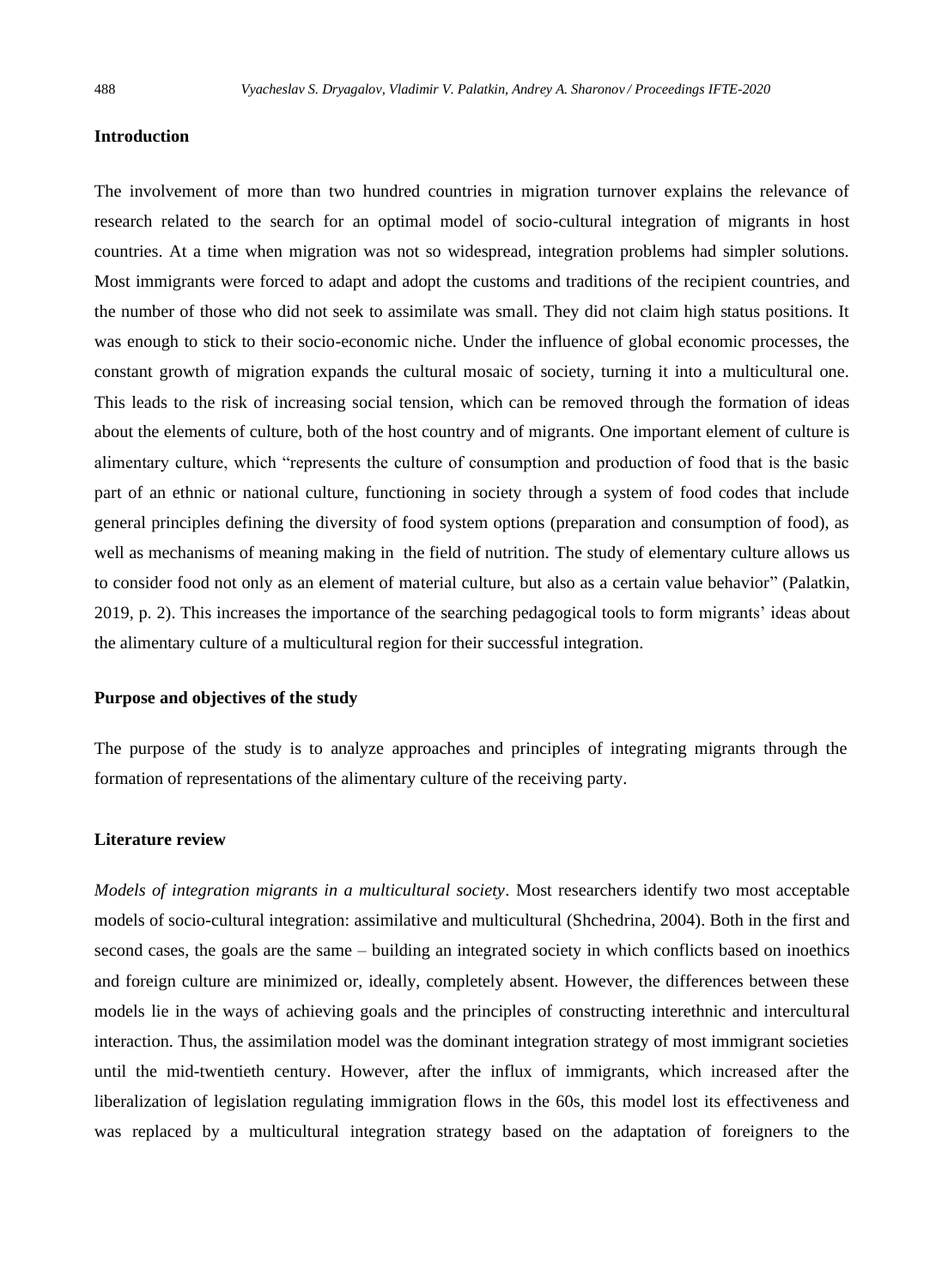immigration society mainly as carriers of another culture. The advantage of multiculturalism is usually explained by the failure of the American and French assimilation models (Schnapper, 2008; Beaudouin, 2019). According to Osipov (2008, p. 109), terminological discourse within the concepts of "culture" and "multiculturalism" made it possible to discuss immigration without encroaching on the ideological foundations of the national state". Multiculturalism, in this case, can act as a veiled means of excluding minorities who are artificially isolated from the general discussion and are allowed to discuss only those issues "that can be interpreted in terms of ethno-cultural requests" (Osipov, 2008, p. 109).

From the point of view of conceptual differentiation, multiculturalism, on the one hand, acts as a model of migration policy and, on the other hand, is one of the principles of public organization. In the latter case, not a multitude of different cultures should serve as a basis, but the cultural diversity of society and personality, which actualizes the problems associated with multicultural education. This "presupposes taking into account the cultural and educational interests of different ethnic groups and provides for adaptation of a person to different values in a situation of coexistence of a multitude of different cultures, interaction between people with different traditions, orientation to the dialogue of cultures, renunciation of the cultural and educational monopoly in relation to other nations and cultures" (Palatkina, 2015, p. 32).

*Formation of positive interactions of migrants in a multi-cultural society*. Social and cultural discomfort is felt both by the representatives of the local, old-age population and by the migrants themselves, therefore, a necessary condition for the peaceful living of people in a multinational environment is the formation of a culture of interethnic interaction, which is defined as "a set of special knowledge, beliefs, skills, as well as the actions and actions adequate to them, manifested in interpersonal communication between representatives of different ethno-cultural groups" (Kubyshko, 2009, p. 52), which is especially important in multi-confessional border regions.

The nature of interethnic interaction between traditional residents and migrants in a multicultural society depends on the historical past of the people, the socio-political situation in a particular region, and the socio-economic and cultural living conditions. The defining reaction of interacting people is based on tolerance, which is defined as "resistance to manipulation, deception, pressure from others, goodwill, protection of their dignity and their interests while respecting the interests of another person" (Kusarbaev, 2010, p. 18).

The culture of interethnic interaction, based on the priority of universal values of education, respect for people regardless of their national, religious and racial affiliation, history and culture, languages and traditions, tolerance, is understood as "a system of general cultural norms and skills of human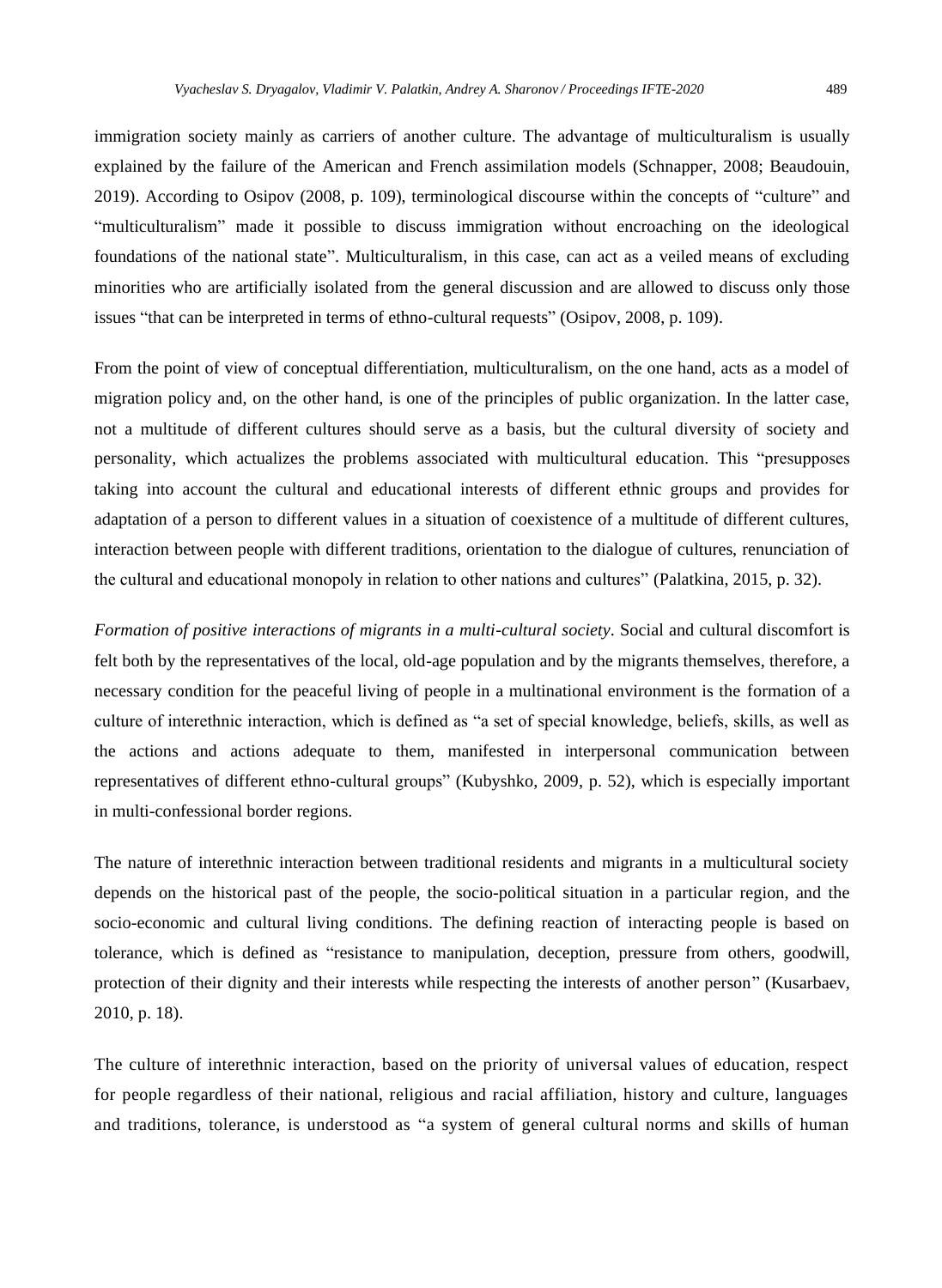behavior, which characterizes the harmonization of interethnic relations at the personal level" (Kusarbaev, 2010, p. 17).

Since every person has typical ways of interacting with the world around them, which are stable patterns of behavior most preferred by an individual when communicating with others, Bibler's approach, defining the content and essence of culture as "communication of individuals as individuals", is important for the study (Bibler, 1997, p. 82). Culture, in this case, is considered as "patterns of behavior learned and transmitted through symbols, and patterns that provide this behavior" (Bibler, 1997, p. 83), where patterns are understood as a set of stereotypical reactions or a sequence of actions.

In a broad sense, the culture of interethnic interaction is defined as "multicultural consciousness" (Omarova, 2013), that is, a correct understanding of the ongoing national and interethnic processes, selfregulation of interethnic relations. In a narrow sense, it is "the ability to behave in interpersonal contact of people of different nationalities" (Omarova, 2013, p. 28) in the spirit of respect for life, language, traditions, without imposing the style and mores of their nation as a standard or pattern of behavior for other peoples and cultures.

The culture of interethnic interaction implies functional knowledge of the ethnic specifics of the rules governing relations between representatives of different peoples, including knowledge of the alimentary culture of migrants and the host country.

#### **Methodology**

The purpose of the research is to analyze approaches and principles of integration of migrants through the formation of representations of the alimentary culture of the receiving party.

In accordance with this goal, the study used interpretive, structural-functional and comparative research methods.

Using the interpretive method, the authors analyzed the sources and studied the works of scientists on the issues of inter-community interaction, identified the main problems and possible solutions proposed by the researchers.

Using the structural method, we studied the features of the formation of alimentary culture as one of the basic elements of integration of migrants into the multicultural space.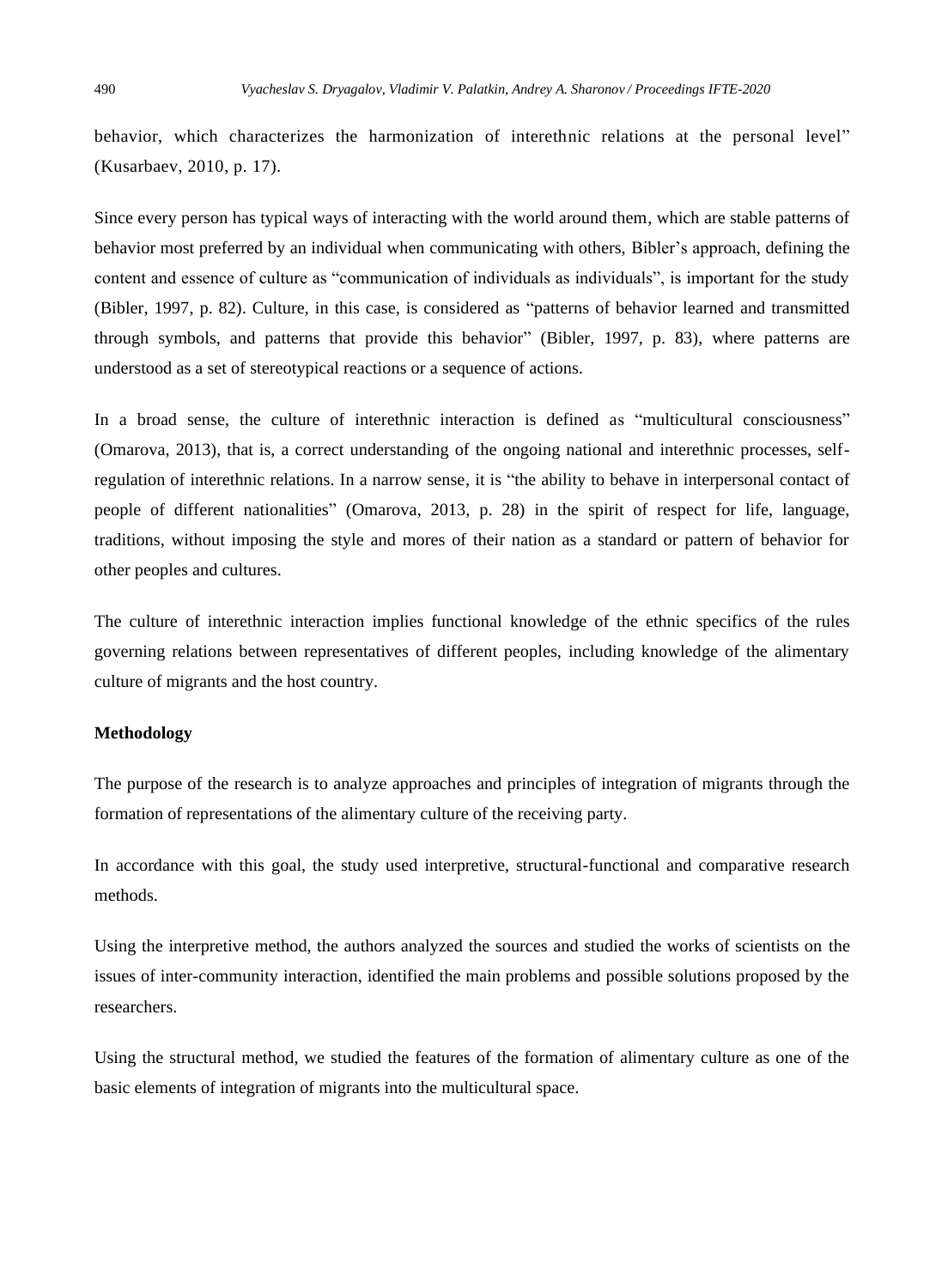The comparative method was applied when comparing the value orientations of alimentary cultures in a multicultural regional space.

The functional method is aimed at determining the role and functions of national holidays and holiday food as elements of alimentary culture in the formation of a culture of interethnic communication.

# **Results**

# 1. Food rituals as elements of traditional culture

French researcher, the author of the book "Physiology of Taste" Brillat-Savarin noted that the fate of nations depends on how they eat (Brillat-Savarin, 2011). Perhaps he exaggerated the role of food, but one thing is certain: food is an integral part of the traditional culture of any people. Traditional culture in a broad sense includes all human activities: religion, philosophy, morality, politics, economics, society, history, literature and art, that is, everything that is preserved and transmitted in a given community or group over a long period of time. Traditional culture functions as a system that ensures the reproduction in modern culture of those samples that have stood the test of time and have been tested in similar sociocultural conditions. Traditional culture is based on rituals that convey an original and unique spirit of originality directly related to food. Products that are used in cooking grow in the immediate place of residence, folk recipes are a matter of pride and are part of the cultural heritage of the peoples of the world.

Living of peoples for a long time on the same territory led to the emergence of common (multicultural) values that are important for the population of the region.

# 2. Features of the multicultural regions of the south of Russia

A region, in this case, is "a cultural community, a dense network of cultural interactions, mutual influences that result in the formation of a certain unity, called regional culture, the cultural space of the region" (Zakharova, 2012, p. 54). Each region has its own characteristics defined by historical, geographical, climatic, demographic, and socio-economic conditions. The most significant for regional development are socio-cultural and ethno-historical features. The history of multicultural regions is formed on the basis of the interaction of several ethnic groups living on this territory, which over a long period of joint life, were able to develop common elements in economic activities and shared cultural values. That is why special forms of cultural life are formed on the unified territory of Russia, but in different regions of it. These conditions form a special regional culture that is distinguished over time from the unified Russian culture, but is closely interrelated with it. In general, regional culture can be defined as supra-ethnic and supra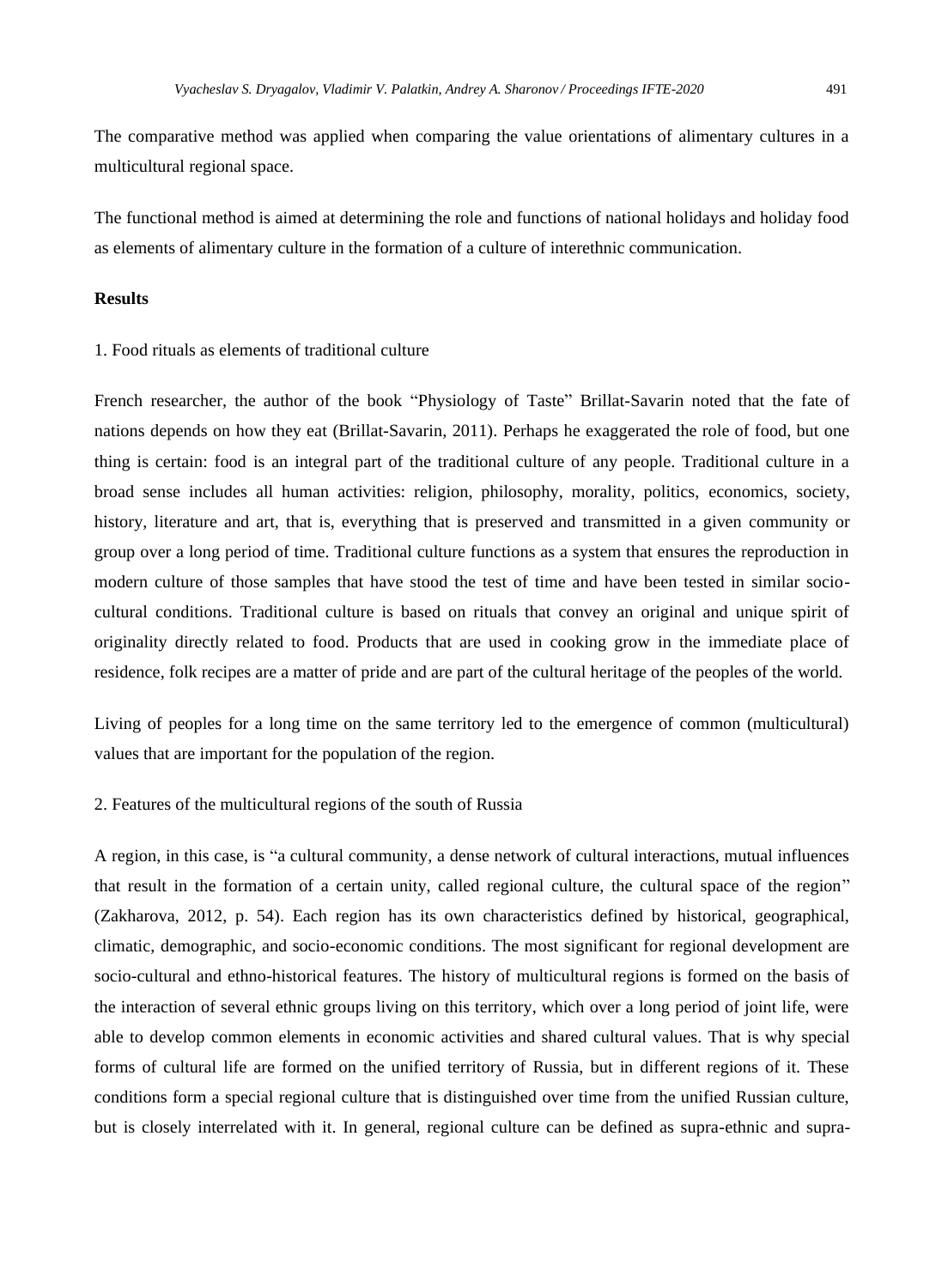confessional, which is formed during residency and continuous interaction of various ethnic and social groups living on a common territory.

3. Traditional ethnic and religious holidays as basic elements of the Astrakhan regional culture

The population living in a multicultural region refers to the carriers of various cultures: "ethnic, regional, all-Russian" (Zakharova, 2012, p. 55). An identity formed in this way helps to resolve ethnic and cultural conflicts. "Belonging to a regional culture creates conditions for overcoming ethnic contradictions through supranational identity and regional self-identification of people of different nationalities" (Murzina, 2004, p. 7).

For example, a special regional culture has been formed in the Astrakhan region. This territory is the home for "more than a hundred ethnic groups, three world religions have historically formed, and traditions of peaceful co-existence have a long history" (Romanova, 2010, p. 19). Traditional ethnic and religious holidays of peoples living on the territory of the Astrakhan region, for many centuries, formed their own, special mentality of ethnic groups, due to joint festive events. First of all, it affected the culture of food consumption. For example, the culture of the peoples of the Lower Volga region is represented by 27 actively developing national and cultural societies. These societies see their main purpose in cultural and educational work, the revival of the identity of traditions, language, history of the people, and the reproduction of traditional holidays. Regional societies of national cultures do not exist in isolation, they actively cooperate with each other and take part in the celebration of not only their national holidays, but also attend festive events related to the culture of another ethnic group.

In Astrakhan, since 1994 the annual regional holiday of friendship, peace and good neighborliness "Nowruz" has been celebrated, which symbolizes the beginning of the New Year for the eastern peoples. It is organized by regional national-cultural associations such as: "Şatlyk" (Turkmens), "Duslyk" (Tatars), "Dagestan" (representatives of the ethnic groups of Dagestan), "Zholdastyk" (Kazakhs), "Kyrgyzstan" (Kyrgyz), "Azerbaijan" (Azerbaijanis), Uzbekiston (Uzbeks), Vainakh (Chechens) and others organize several sites at which it is possible to taste national cuisine.

At the same time, you can try traditional treats as part of an acquaintance with the national alimentary culture at such revived holidays as the Russian Maslenitsa and the Kalmyk Tsagan – SAR.

Maslenitsa is an East Slavic traditional holiday celebrated during the week before Lent, which has preserved a number of elements of Slavic mythology in its rite.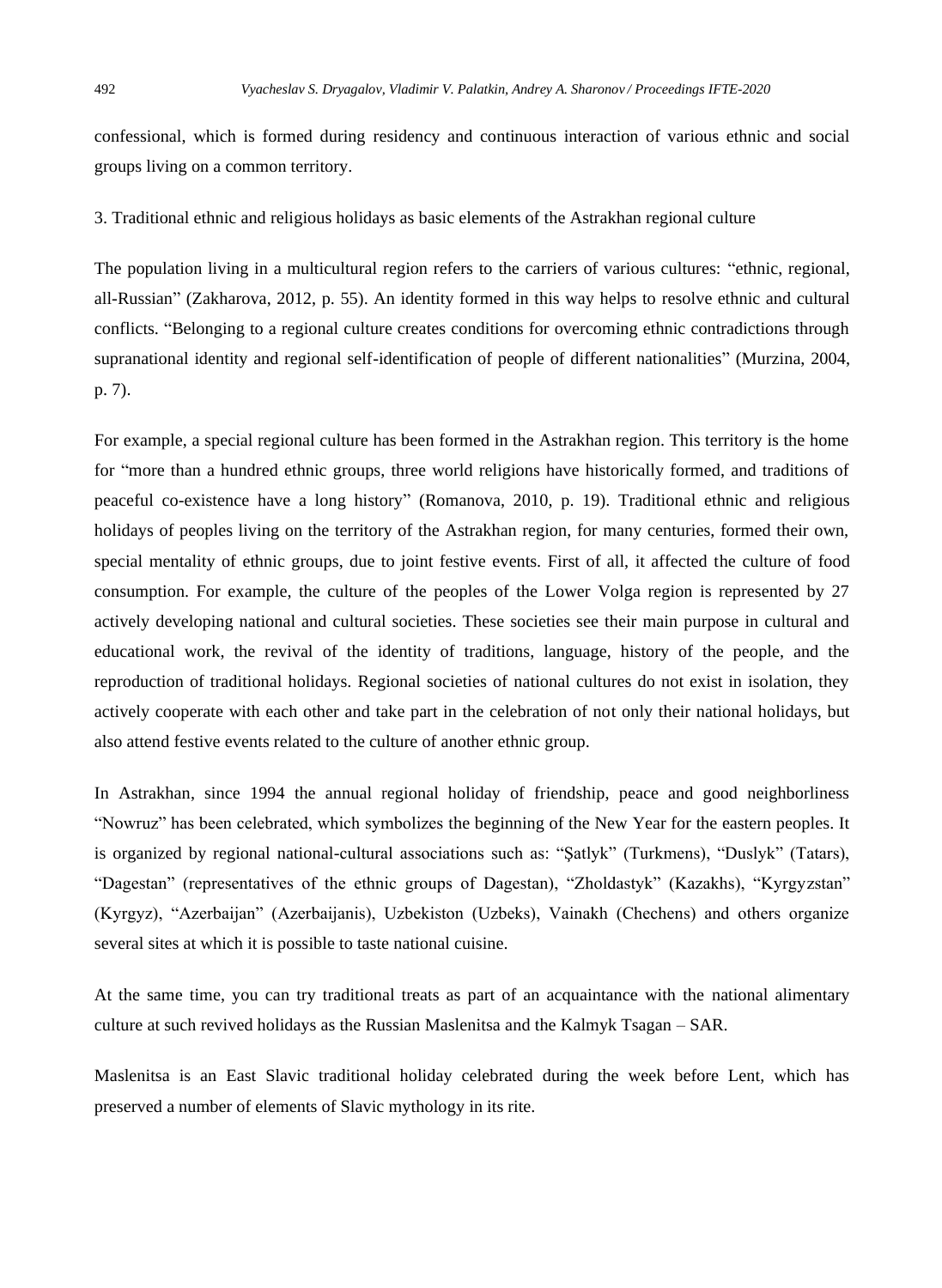In the folk calendar of the Eastern Slavs, the holiday marks the border of winter and spring, as well as meat-Eating and Lent being an analog of carnival in European countries. Shrovetide is akin to "Fat Tuesday" and meatballs. In the calendar of the Russian Orthodox Church, this period is called Cheese week. The name Shrove Tuesday, the Week of cheese-fare and cheese week in Russia was used only in the calendar as "the Church".

The date of Maslenitsa changes every year depending on the date of Easter celebration. The main traditional attributes of the national celebration of Maslenitsa – stuffed Maslenitsa, fun, sledding, festivities. In Shrovetide week, pancakes, cheesecakes, fritters, sbitni, dumplings, as well as various sweets, and cheesecakes are most often prepared.

The Tsagan SAR festival dates back to the religious traditions of the Mongol nation. It is a symbol of renewal of man and nature, openness and purity of thoughts, hope and good expectations. The name of the holiday comes from the Mongolian words Mong. Tsagaan – white and Mong. SAR – month. "White month" was originally considered a holiday of dairy products and was celebrated in autumn. At this time, the preparation of future dairy products, which were consumed on holidays, was over. Tsagan SAR is one of the Buddhist ritual holidays with elements of ancient shamanism.

The evening before the onset of Tsagaan SAR is dedicated to saying goodbye to the passing year, for this purpose, tables are set in the houses, where traditional dishes must be present. To begin with, this is "idee" or "tavgiyn idee" – a large dish with layers of "ul boov", cookies or cakes of an oblong shape laid on it. Layers must be an odd number, at least five or nine or eleven… On top, they are decorated with various sweets, dairy products, such as "aarul" - pieces of dried sweet curd. An important neighbor of "idee" boiled lamb rump "uutz", in the middle of the holiday, the eldest in the family will cut it into pieces and distribute it to all gathered.

In the Astrakhan region, the holiday "Tsagan SAR" is mainly celebrated by Kalmyks who lives near Volga. The Volga Kalmyks are a common name for a part of the Western Mongol or Oirat tribes that moved to the Lower Volga region in the 17th century.

It can be noted that one of the elements that unites all the above-mentioned events is to treat the guests of the holidays with dishes of national cuisine. This is no accident.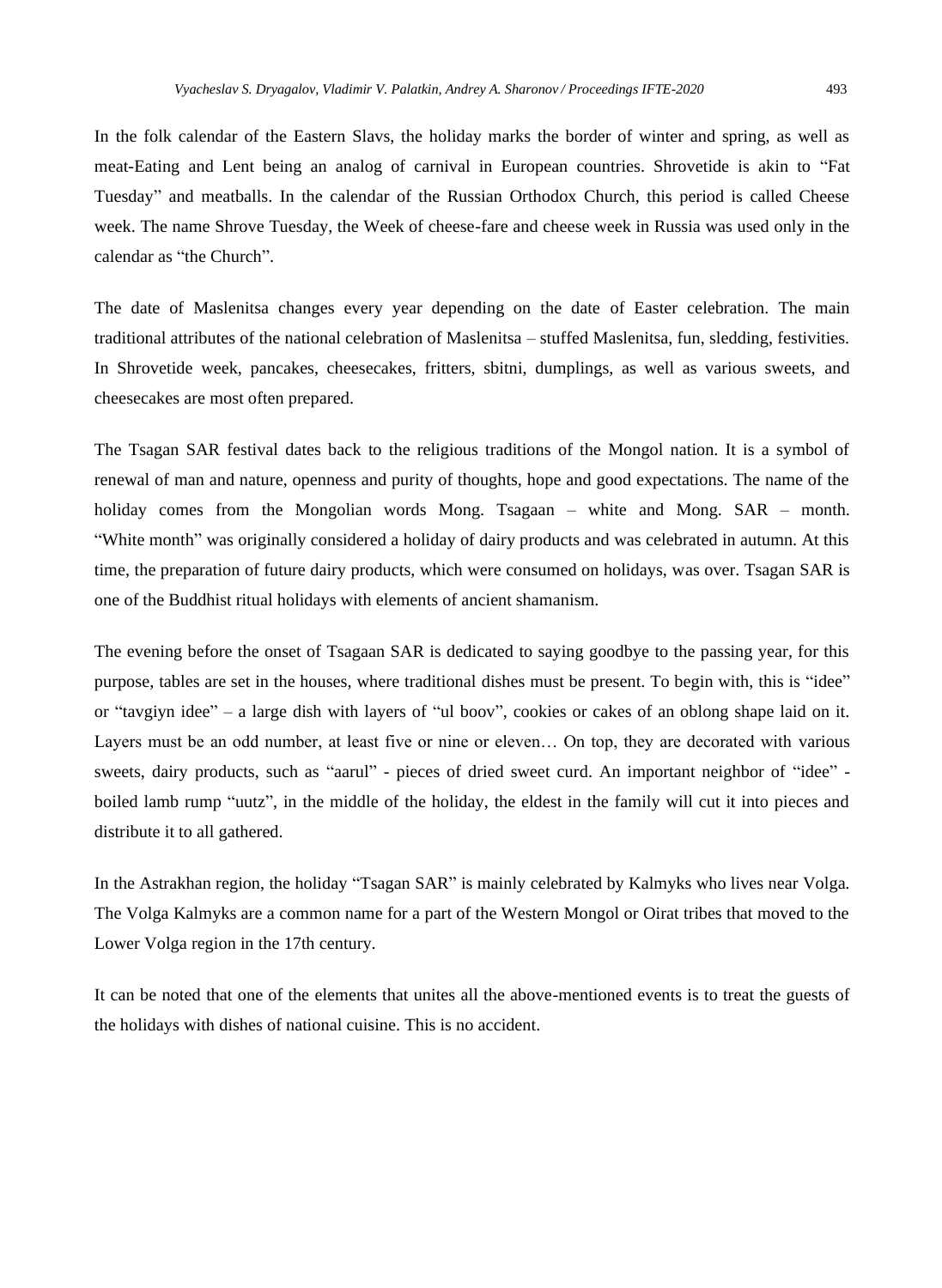#### 4. The role of alimentary culture in the identification process

For modern society, food is not just an item, it is a part of the structure of culture, expressed in the collective imagination, reflecting the preferences of various segments of the population, representatives of ethnic groups and religions. This was reflected in the growing interest in the field of nutrition, the history of the origin of dishes, the peculiarities of their preparation in different cultures, ways of serving and eating rituals. Food is a unique means of forming a person, his/her image, well-being, status, place in society. Folk art, which expressively emphasizes the importance of food in human life, allows one to find answers to a number of significant questions related to the principles of functioning of traditional cultures.

Food accompanies absolutely all key aspects of human activity. Alimentary culture is a culture of consumption and production of food - the basic part of ethnic or national culture, functioning in society through a system of food codes, which include general principles that determine the diversity of options for the system of nutrition (cooking and consumption of food), as well as determine the mechanisms of meaning making in the field of nutrition. The study of nutritional culture allows considering food not only as an element of material culture, but also as a certain value behavior. For example, festivals, religious ceremonies, weddings, funerals, housewarming is accompanied by eating rituals based on the traditional set of foodstuffs, customs of their preparation, and ways of eating. The ethnic specificity of the attitude to food and its consumption determines "the cultural potential of food as a process that can become the basis for a dialogue between representatives of different cultures and faiths. Joint eating (feast) has always been an act of consolidation and identification of individuals as a certain community" (Antyuhina, 2015, p. 247).

At the same time, it should be noted that in modern conditions, the expansion of intercultural dialogue is very active, as a result of the general process of globalization. Different participants in this process constantly exchange food brands, and other people's food traditions are included in our diet. Alimentary culture responds to the demands of time, but at the same time it forms "reality" itself, being part of the identification process, which makes it a powerful cultural, political and social tool (Yakushenkov & Song, 2015).

# 5. The value of the alimentary dialogue for the multicultural Astrakhan region

Alimentary dialogue with other nationalities is very important, because through it different nationalities try to protect resources and at the same time expand their range. This is especially evident in the example of the Astrakhan region, where the centuries-old history and interaction in the daily life of representatives of various ethnic groups have formed a special ethnic cuisine. For example, the Nogais brought milk drinks: ayran from cow's milk, diluted with water, and tkzhe kumyz from mare's milk. The Tatar cuisine of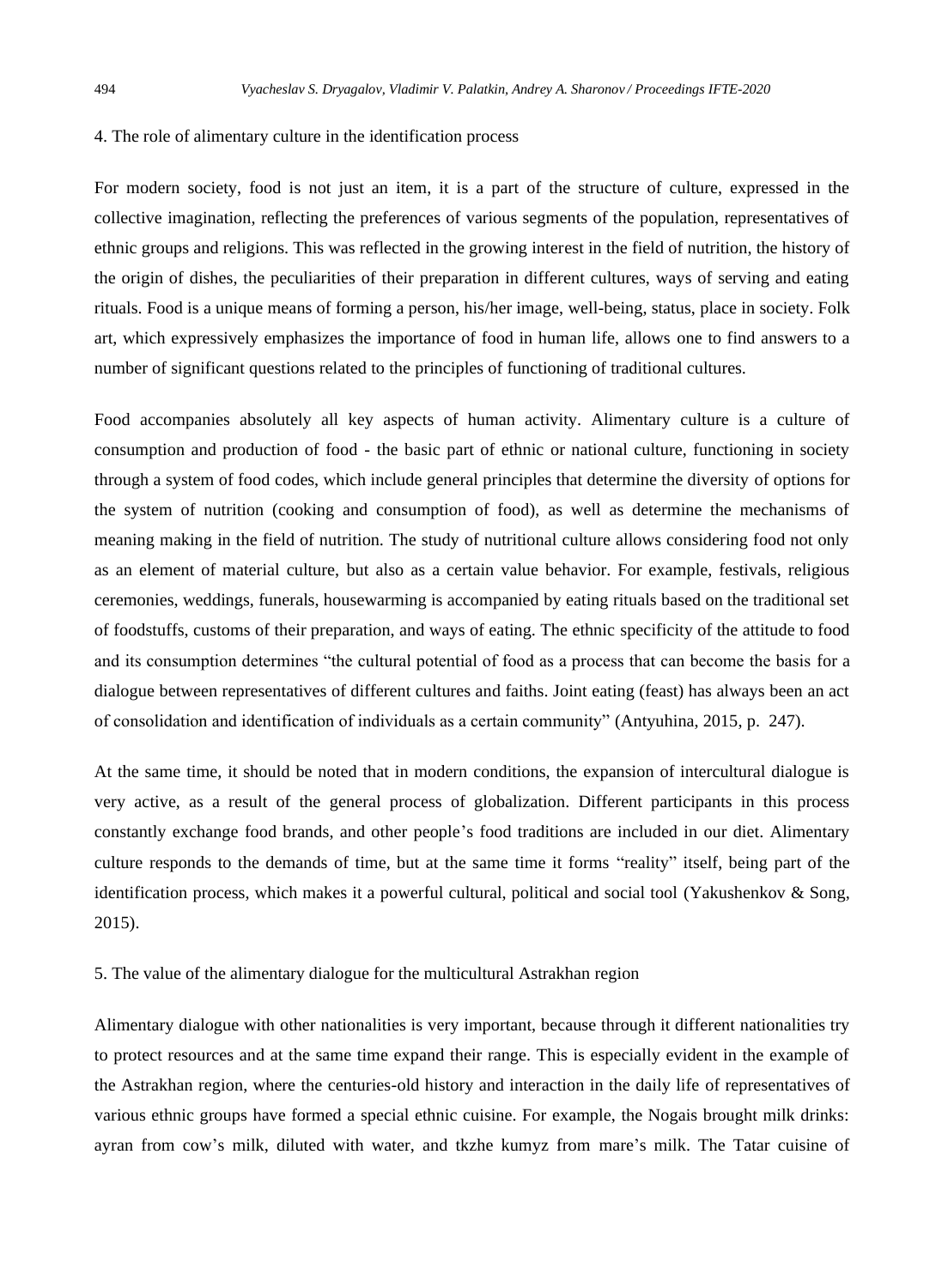Astrakhan is very rich in products made of pastry and sweet dough, which are served with tea. A special dish of Tatar cuisine is kainars, which are always present on Kazakh tables in the Astrakhan region. All groups Astrakhan Tatars distributed the Kazakh baursaks, which Kalmyks called "Borsig". A popular dish among Astrakhan Kazakhs "beshbarmak" is prepared in different places in Astrakhan in different ways, adding something of their own.

In the daily diet of Kalmyk people, pressed green tea was widely used, which was brewed with the addition of oil, salt and milk. This tradition also passed to the Russian population with the name Kalmyk tea. Astrakhan Armenians brought their own cuisine with them. Lavash is mandatory on the table, and "Armenian baklava" is also popular.

German cuisine is equally appreciated and loved by both guests and locals. German cuisine is characterized by a wide variety of dishes from various vegetables, meat, poultry and fish. Vegetables are consumed in large quantities, mainly string beans, cauliflower, carrots and especially boiled potatoes. Sandwiches with butter, cheese, fish and sausage are very popular among Germans. Of soups, broths with eggs, dumplings, pea soup puree are popular. The cuisine of Astrakhan Jews is spicy, using a large number of spices and herbs, nuts and olives.

As can be seen from these examples, the alimentary dialogue in Astrakhan has been established for a long time. The regional national holidays inherent in the Astrakhan region, which constant attribute is the numerous dishes of national cuisines of local peoples, help migrants not only in forming an idea of the alimentary culture of the region, but also in adapting, since they also serve as platforms for the exchange of traditions and form scenarios of tolerant behavior in a multicultural region.

In this regard, migrants who arrived from the historical homeland of an ethnic group living in the region face new customs of alimentary behavior of their ethnic group. And in order to understand and accept them, they need to first get acquainted with them. Inclusion in the holiday culture through alimentary accelerates the integration process.

## **Discussions**

As already noted above, there is more than one holiday on the Astrakhan land, where in one way or another guests, including immigrants, have the opportunity to get in touch with the multinational traditions of food preparation. Indeed, on the territory of the region, national religions and rituals, customs and traditions, legends and tales, and of course cuisine are combined in a bizarre way. And it is the national food, prepared according to all the rules and traditions of serving dishes, that is the bridge that helps to connect the present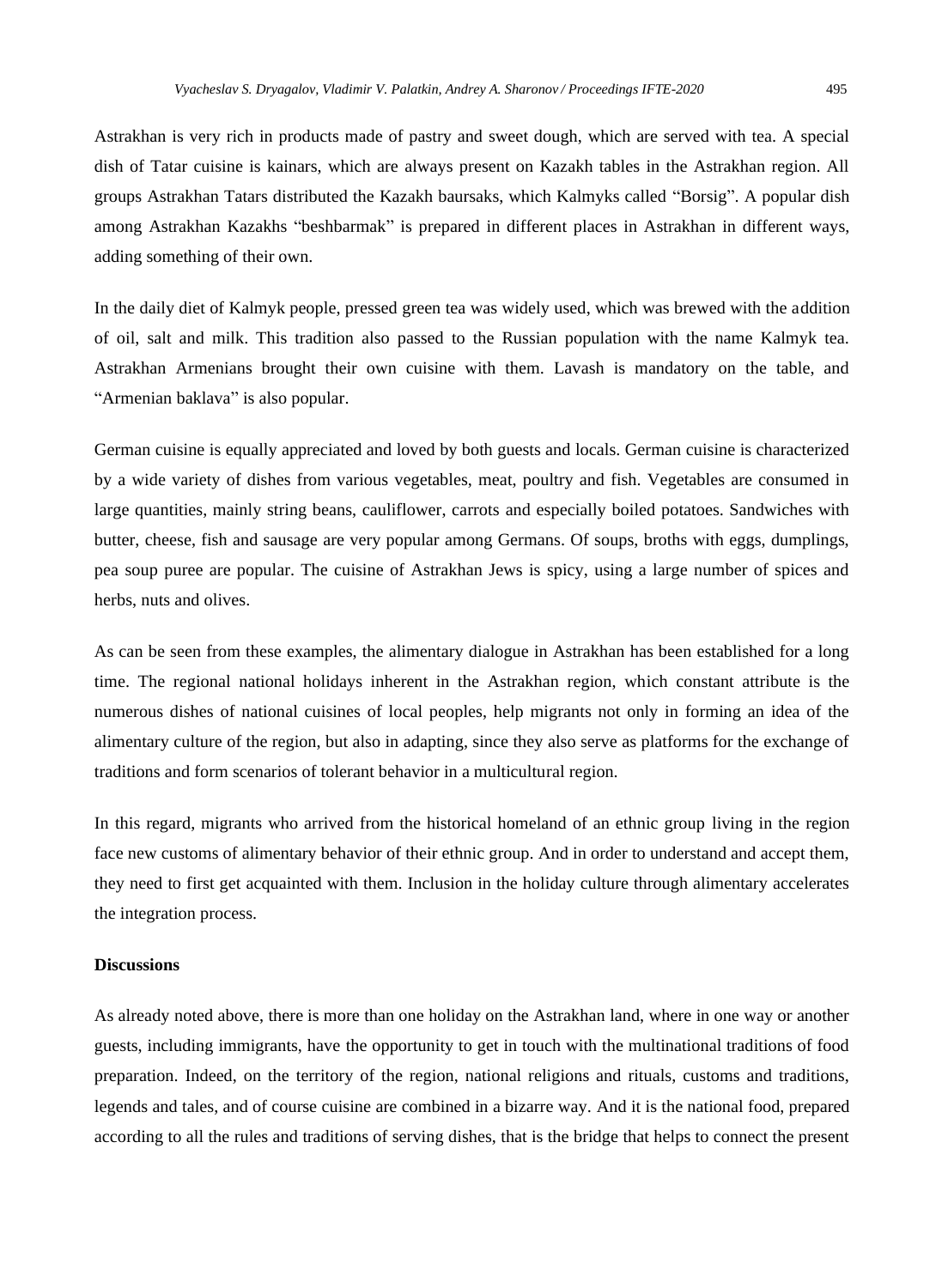and the past, adjusts to the correct perception of a particular culture, its attractions and features, which, in general, is a powerful tool for migrants' adaptation. The ability to touch the source that forms the energy of a particular nationality allows one to become familiar with another culture and its carriers for a while, to become more tolerant towards each other.

After all, in its broad sense, the word "tolerance" (by the way, comes from the Latin tolerantia, i.e. patience), means tolerance for other people's opinions and actions, the ability to treat them without irritation. A tolerant person respects the beliefs of others, not trying to prove his or her exceptional right (Antyuhina, 2015). Proceeding from the knowledge about the history of settlement of the Astrakhan region, which lasted more than one hundred years, we can confidently say that the Astrakhan region is peaceful and stable because there is a high level of tolerant consciousness of the local population. This shows that the Astrakhan people are able to live in peace and harmony, listen to and respect the opinion of their neighbor, and, therefore, these people are used not only to teach but also to learn new things, to learn elements of the alimentary culture of new immigrant neighbors and, if possible, integrate them into their experience.

The results show that the use of the cultural food code as an element of alimentary culture during festive events in multicultural regions not only helps immigrants maintain an internal connection with their ethnic group, in a multicultural community, continuing to recognize themselves as part of the history and culture of their people, but also it is a tool for preventing social tensions and conflicts, as well as helping to maintain tolerant relations at the level of regional communities.

#### **Conclusion**

Having moved to a new place of residence, faced with a new socio-cultural environment, with different people and culture, migrants inevitably face the problem of accepting a new one. In this process, one of the means of successful integration can be the joint holding of national ceremonies and holidays. One of the important components of rituals and holidays is the culture of food consumption. Food traditions that define unique markers of ethnic identity are among the most stable elements of cultures that can maintain their integrity in the modern unified world. In the context of the constant transformation of modern society, food is not just a food item, but also serves as part of the structure of culture, expressed in the collective imagination and encoding the preferences of various segments of the population, representatives of ethnic groups and religions. The food code is one of the elements of alimentary culture, which, being a basic part of any ethnic or national culture and representing a system of cultural codes around which the rest of the culture is built, helps to realize oneself in the world, successfully communicate and avoid conflicts.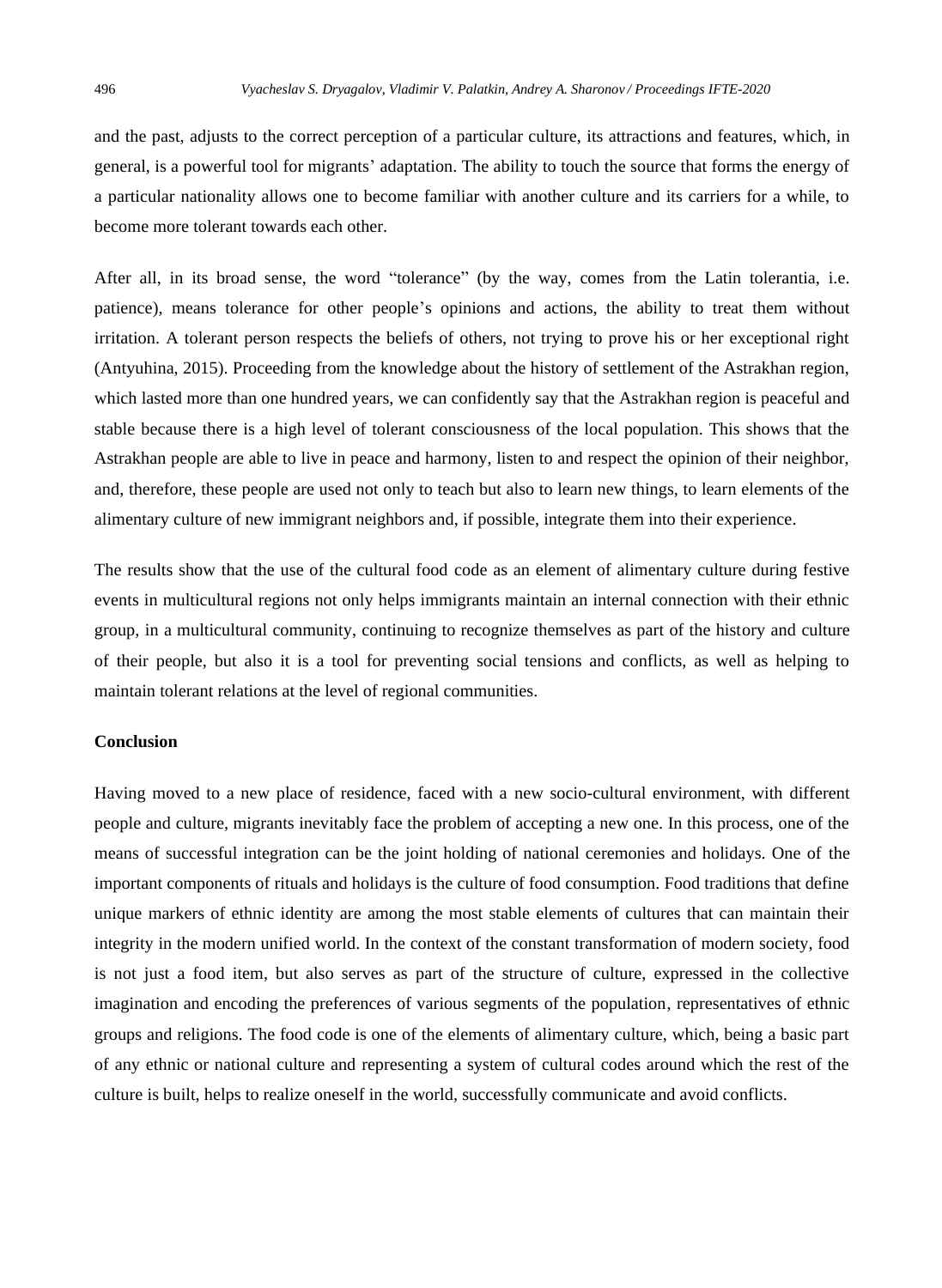Thus, based on the fact that alimentary culture, as a very powerful cultural, social and political tool that aims to preserve the cultural landscape, it is necessary to study the successful experience of stabilizing social practices based on the maintenance of cultural patterns. One of the successful solutions for the successful integration of migrants is the holding of national holidays. For example, "Nowruz", "Sabantuy", "Tsagaan Sar", "Maslenitsa", celebrated together, provide mutual enrichment of cultures. One of the forms of alimentary identification of the alien and unknown is learning about their cuisine. In relations with other peoples, food, being the most important resource, is always one of the main aspects of communication, and it can also serve as a marker of tolerance. Each of these festivals has its own gastronomic identifier, as it is steadily associated with one or the other type of national dishes: Maslenitsa with pancakes, Nowruz with chak-chak and pilaf, and Sabantuy with kaynars. In part, this approach allows leveling the sharp edges in the problem of "One's own – Alien". Treats with national dishes unite the present and the past, representatives of different ethnic groups, help to tune in to the correct perception of this or that culture, its features and mentality, allows for some time to get similar to this culture and its bearers, to become more tolerant to each other without losing your own identity.

## **References**

- Antyuhina, A. V. (2015). Food as a form of cultural identification. *Concept: scientific and methodological electronic, 8*, 246-250.
- Benin, V. L. (2012). Tolerance and education. *Man in the World of Culture, 1*, 62-67.
- Bibler, V. S. (1997). *On the verge of the logic of culture: Book of selected essays*. Moscow: Russkoye fenomenologicheskoye obshchestvo.
- Beaudouin, Ch. (2019). Should multiculturalism be imported into France? *L'Observatoire de l'Europe*, 1-5.
- Brillat-Savarin, J. A. (2011). *The Physiology of Taste: Or Meditations on Transcendental Gastronomy.* New York: Vintage Books.
- Zakharova, L. N. (2012). A unifying idea in regional culture. *Bulletin of the Chelyabinsk State Academy of Culture and Arts, 31*(3), 53-59.
- Kubyshko, V. L. (2009). *Formation of a culture of interethnic relations taking into account national identity*. Moscow: TSOKR MVD RF.